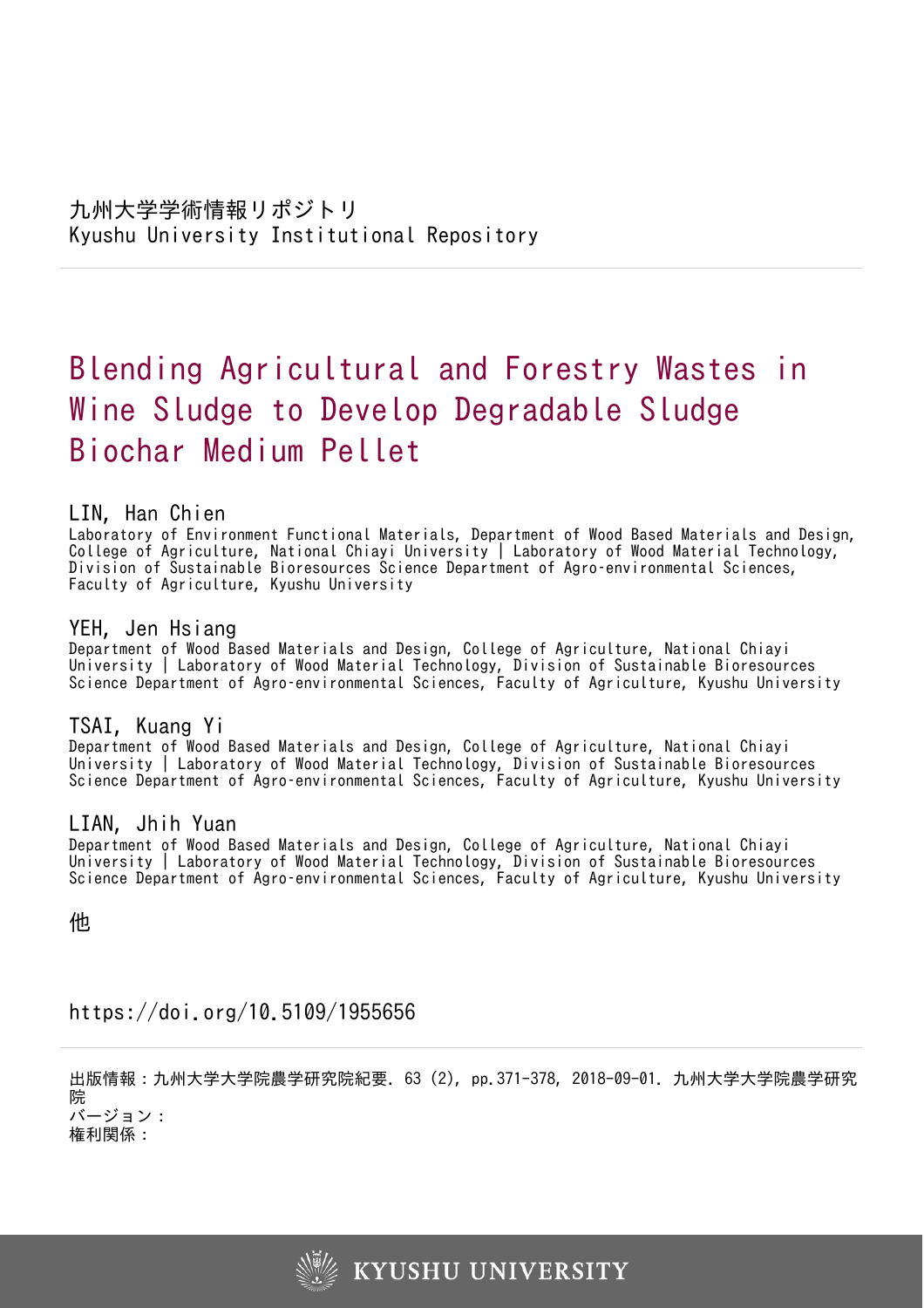## **Blending Agricultural and Forestry Wastes in Wine Sludge to Develop Degradable Sludge Biochar Medium Pellet**

## **Han Chien LIN1 \*, Jen Hsiang YEH2 , Kuang Yi TSAI2 , Jhih Yuan LIAN2 , Ming Hsuan CHEN2 , Wei–Chih HUANG2 and Noboru FUJIMOTO3**

Laboratory of Wood Material Technology, Division of Sustainable Bioresources Science, Department of Agro–environmental Sciences, Faculty of Agriculture, Kyushu University, Fukuoka 812–8581, Japan (*Received May 1, 2018 and accepted May 8, 2018*)

This study blended different proportions of Sorghum Distillery Residue (SDR) and Japanese Cedar Sawdust (JCS) in Wine Sludge (WS), extruded by a self–made mold and developed into Sludge Biochar Medium Pellet (SBMP). SDRMP (WS with SDR) and JCSMP (WS with JCS) were derived at different carbonization temperatures. The property, porosity and water absorption/desorption of both pellets were evaluated. The iodine value of SDRMP and JCSMP were 73.93–185.87 mg/g and 110.46–214.45 mg/g. The water absorption of SDRMP–40–450 (40% SDR with WS at carbonization temperature 450ºC) was 129%, while that of JCSMP–40–300 was 191%. The pH of SDRMP was 6.81–9.63, while that of JCSMP was 7.02–9.50. The CEC of SDRMP–40–450 was 35.24 cmol/kg, while that of JCSMP–40–450 was 35.21 cmol/kg. To investigate the degradability, and feasibility of being a functional culture medium in agriculture, all SBMPs were mixed with peat to obtain Sludge Biochar Medium Pellet Peats (SBMPP), including SDRMPP and JCSMPP. The physicochemical properties of various SBMPPs could meet the standard of an ideal culture medium. According to one month's test for degradability, JCSMP was still kept a higher percent weight, but it was lower for SDRMP.

**Key words**: Sorghum Distillery Residue (SDR), Japanese Cedar Sawdust (JCS), Sludge Biochar Medium Pellet (SBMP), Degradability

#### INTRODUCTION

The disposal of agricultural and forestry wastes, such as rice husk, distillery residue, sludge, and sawdust, is one of the most important topics in Taiwan in recent years. The Council of Agriculture, Executive Yuan indicated that about 2 300 000 MT of agricultural and forestry wastes were yielded in 2014, and that how to handle them is related to waste reduction or environmental pollution. Sludge refers to the solid precipitate derived from the purification or wastewater treatment process (Chen, 2011). In addition, Sorghum Distillery Residue (SDR) is the fermentation waste resulting from winery. Wine Sludge (WS) is derived from the anaerobic digestion, sludge activation, and chemical precipitation of wet spent grains in the brewing process. According to the statistics of the Industrial Waste Report and Management System of the Ministry of Environment Protection Administration (EPA), Executive Yuan, Taiwan, the monthly average output of WS is about 1 000 MT in 2017. In comparison to other sludge, such as industrial wastewater sludge, WS is less toxic or even non–toxic, contains organic mat-

\* Corresponding author (E–mail: alexhlin@mail.ncyu.edu.tw)

ter, and more nutrients may remain after sintering treatment (Liu *et al*., 2014). Therefore, if the WS can be fully recycled, channel for the circulation of ecological environment can be provided, and the cascade utilization of the wastes from agriculture and forestry and wine industry can be enhanced.

Different sludge presently can be derived into functional materials; such as reservoir sludge is granulated to prepare filter material (Chang, 2004), and organic and heavy metal sludge are burned into environmentally friendly bricks and eco–cement (Lin, 2007). With different blend material, rice husk and distillery residue, the porosity of bricks increases during the brick pyrolysis process, and there are pores left in bricks to make them lightweight, porous, and water absorption (Chou, 2008; Russ *et al*., 2005). These characteristics are formed from the loss on burn–off of mixtures, and high sintering makes the product more consistency and has greater compressive strength (Yuan *et al*., 2015). According to the physicochemical properties of biochar that is derivered from sewage sludge, when the sludge is pyrolyzed into biochar, the formation of pathogen and odor can be reduced, and the heavy metal can be concentrated (Hwang *et al*., 2007). The sludge biochar has different alkalinities and acidities for different carbonization temperatures, it can regulate super–acid or per–alkali soil (Yuan *et al*., 2015), and it has micronutrient elements as well. The soil is; therefore, mixed with sludge biochar as a culture medium, then the soil property can be improved (Hossain *et al*., 2010; Gasco´ *et al*., 2012; Waqas *et al*., 2014).

The culture medium is the material for cultivating plants and for fixing and supporting the crops. However,

<sup>&</sup>lt;sup>1</sup> Laboratory of Environment Functional Materials, Department of Wood Based Materials and Design, College of Agriculture, National Chiayi University, Chiayi, Taiwan, ROC.

<sup>2</sup> Department of Wood Based Materials and Design, College of Agriculture, National Chiayi University, Chiayi, Taiwan, ROC.

Laboratory of Wood Material Technology, Division of Sustainable Bioresources Science,

Department of Agro–environmental Sciences, Faculty of Agriculture, Kyushu University, Japan.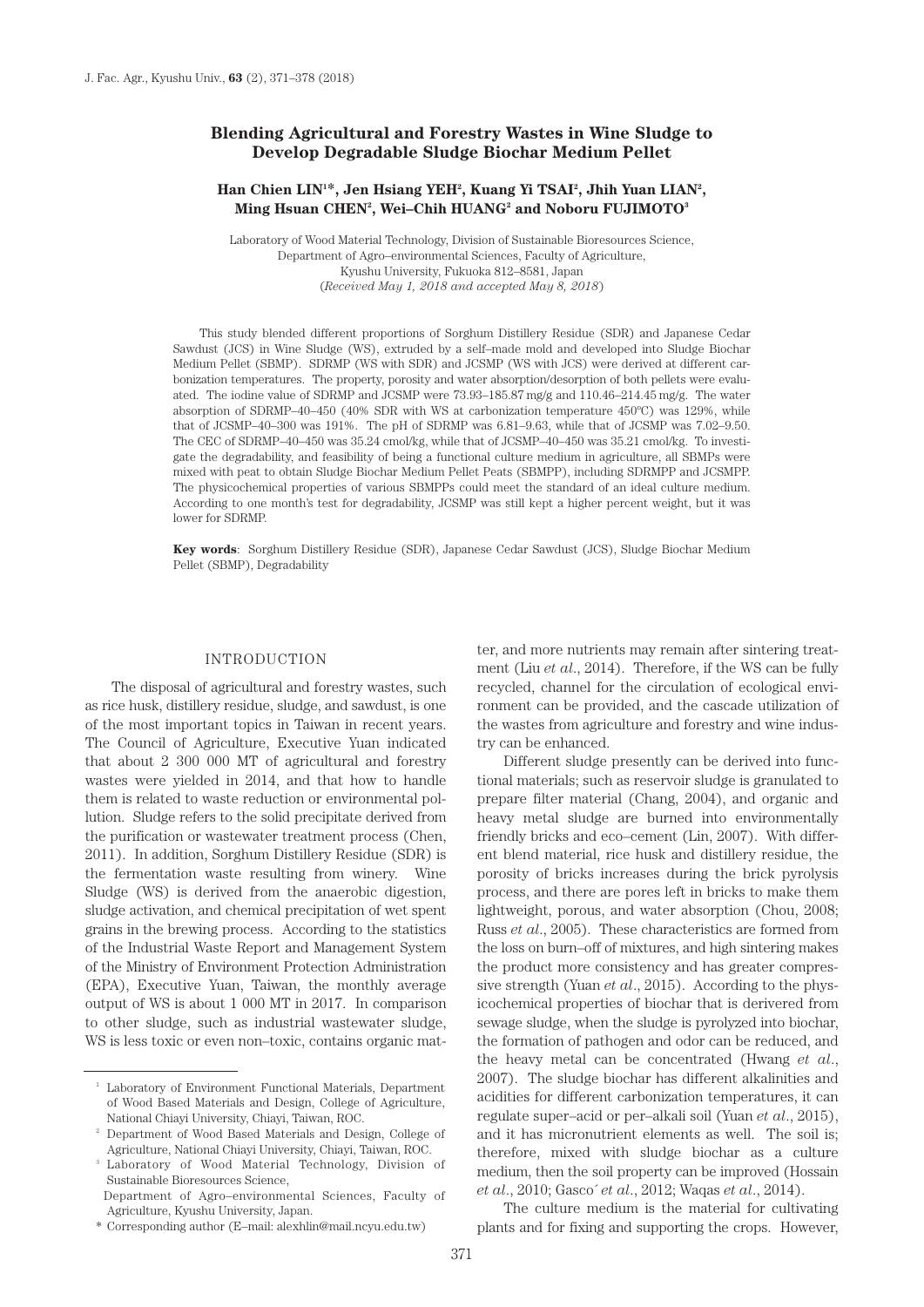most of the common culture media on the market are limited natural resources, but with decreasing resources and waste recycling, only a few studies have used wastes to develop culture media. For example, a Japanese cedar biochar mixture is used for cultivating *Mentha canadensis* (Lin *et al*., 2013). SDR, cultivation waste bag, Japanese Cedar Sawdust (JCS), and pulp sludge are used to prepare biochar as a culture medium (Huang, 2015). In addition, the burn–off technology is used to prepare the mixture of reservoir sludge and rice husk into a granular medium with container capacity (Huang, 2007), and also the mixture of reservoir sludge and rice husk, as a blend material, to develop the granular medium with different particle sizes (Yang, 2008). The mixtures are blended in the reservoir sludge to prepare "porous granular medium"; the increased container capacity is much higher than the matrix materials of such inorganic media as culture medium matrices–perlite and expanded clay.

SDR and JCS were therefore powdered and blended in WS to develop SBMP. Different chemical composition results in different organic matter burn–off properties, such as hemicellulose (250ºC), cellulose (325–375ºC), and lignin (380–500ºC) (Raveendran *et al*., 1996), and pores are left, leading to differences in water absorption and desorption (Chou, 2008; Russ *et al*., 2005). WS was mixed with different proportions of JCS or SDR as the blend material to prepare high porosity of Sludge Biochar Medium Pellet (SBMP) at different carbonization temperatures, whereas the container capacity and organic matter left in the pores might provide the nutrient for plants. The research and development method blended different proportions of JCS and SDR in WS; the mixture was extruded by a self–made mold and then developed into SDRMP (WS with SDR) and JCSMP (WS with JCS) at different carbonization temperatures (300, 450, 600 ºC). The follow basic properties were measured: the yield, ash content; water absorption/desorption of physical properties; pH, electrical conductivity (EC), and cation exchange capacity (CEC) of chemical properties. Besides, the SBMP was mixed with peat to prepare Sludge Biochar Medium Pellet Peats (SBMPP), and the physical properties were investigated, including air–filled porosity, container capacity, total porosity, total volume density; as well as pH, EC, and CEC of chemical properties. To develop SBMP as a portion of culture medium in agriculture, SBMP, SDRMP and JCSMP next put in the plug with peat, and general cultivation management was implemented for quality determination on time–dependent degradability. It is expected that the benefits of using fermentation and agricultural and forestry wastes can be increased, and as a functional application to growing soil crops. In other words, the fermentation and agricultural/forestry wastes can play a more important issue in the environmental carbon cycle.

#### MATERIALS AND METHOD

#### **Test materials**

#### *SDR*

It was taken from K Liquor Inc. Taiwan, where the sand and soil impurities are filtered with deionized water (DI water), and air dried and pulverized, and then the powder above 40 mesh (the powder above 40 mesh likely forms fresh pellet according to the preliminary test) was taken.

#### *JCS*

It was taken from National Chiayi University (NCYU), Taiwan, dried by air, and then derived JCS powder through the above SDR process. *WS*

It was also taken from K Liquor Inc. Taiwan, where the specimen was collected by referring to the test method (NIEA S102.63B) of the National Institute of Environmental Analysis: the soil sampling method and air–dried in an oven at 30±4ºC.



Wosong No. 1 Peat, pH 5–6, produced by Dayi Corp. Taiwan, was used as a subsequent mixed culture medium.

#### **Test methods**

*Development of SBMP with JCS or SDR*

JCS and SDR were blended in WS uniformly according to different proportions of 0/100, 20/80, and 40/60% (V/V%), respectively. The 60% DI water was blended in (using 60% DI water to form a fresh pellet has the best effect according to the preliminary test), and the mixture was extruded by the self–made mold and dried. When the sludge lump was formed, it was squeezed into the self–made straw (about  $\phi$  5 mm) and extruded by a wooden chopstick to form such a stick, and about a 5–6 mm long identical fresh pellet (FP) was cut off by a scraper and air–dried in an oven at 30±4ºC. FP was absolutely dried in an oven at  $103\pm2\degree$ C and put in a carbonization furnace. Nitrogen was led in at a gas flow of 200 mL/min, and the heating rate was set at 10ºC/min to the required 300, 450, and 600ºC of carbonization temperature and maintained for 60 min of refined duration. Finally, the temperature was reduced to room temperature by natural cooling. The specimen code is a SBMP type – mixture proportion (%) – carbonization temperature (ºC). For example, SDRMP–20–300 represents SDRMP blended SDR 20% and derived at carbonization temperature 300ºC.

## **Determination of preparing SBMP**

#### *Basic properties of test materials*

Moisture content: determined according to the Wood – Determination of moisture content for physical and mechanical tests (CNS452). Ash content determined according to the Method of test for ash in wood (CNS3084).

#### *Properties of FP and SBMP*

SBMP Yield was calculated by yield  $(\%) = (absolute$ dried mass of SBMP / absolute dried mass of FP)  $\times$  100. FP moisture content was the formula from moisture con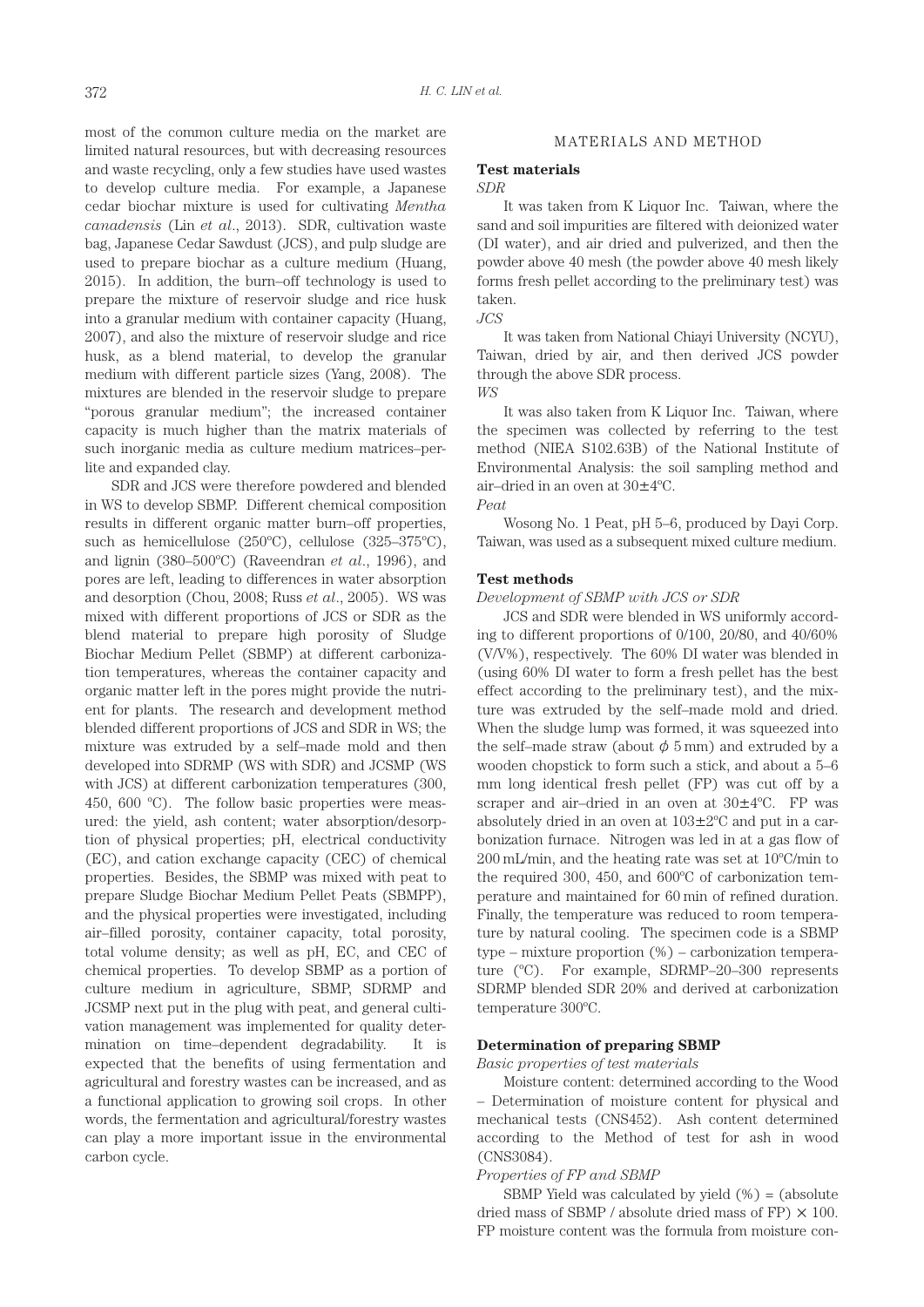tent  $(\%) =$ [(air–dried mass of FP – absolute dry mass of FP) / absolute dry mass of FP×100. pH value was measured by pH meter (SUNTEX TS–1) after the solution of various specimens with DI water mixed in volume ratio of 1:5 ( $v/v\%$ ) that was kept still for 2 h. Iodine value was evaluated according to JIS K 1474 (2014) – Test methods for activated carbon. The EC of SBMP (SDRMP and JSCMP) was same as the acid–alkali mixed solution ratio, measured by pen type EC meter (CD4301). CEC was investigated from some of SBMP that were placed in the oven cabinet and dried. The detail experimental steps of CEC refer to (Hendershot and Duquette, 1986).

Water absorption was tested from the Method of test for density, relative density (specific gravity), and absorption of fine aggregate (CNS487). An absolute dried mass of 1.5 g was sampled, and the SBMP specimens were immersed in DI water for 3, 6, 9, 15, 30 min and 1, 3, 6, 12, 24, 48 h respectively, and then taken out and weighed. According to the formula: water absorption (%)  $=[(S-A)/A] \times 100$ . Here, S: mass (g) of each specimen after water absorption; and A: mass (g) of absolutely dried specimen. For water desorption, the SBMP specimens of absolute dried mass of 1.5 g was immersed in DI water for 72 h, taken and weighed, and then reweighed after 3, 6, 9, 15, 30 min and 1, 3, 6, 12, 24, 48 h respectively. According to the equation, water desorption (%)  $=[(I-A) / A] \times 100$ . Here, I: mass (g) of immersed specimen; and A: mass (g) of absolutely dried specimen. *Preparation of SBMPP*

For preparation of the experimental culture medium, various derived SBMPs with different carbonization temperature and different proportions of JCS and SDR in WS were uniformly mixed with peat in the volume ratio of 15:85 (v/v%) (Lin *et al*., 2010). The specimen code is a SBMPP type – mixture proportion (%) – carbonization temperature (ºC). For example, SDRMPP–0–300 represents SBMP blended SDR derived at carbonization temperature 300ºC without peat (the control group: SDRMP only).

## *Physicochemical properties of SBMPP*

The physical properties of culture medium with SBMPP were investigated, including Air–filled porosity (AFP), Container capacity (CC), Total porosity (TP) and Bulk density (BD). The detail experimental steps of AFP, CC, TP and BD refer to (Bragg and Chambers, 1988). The test methods of the chemical properties (pH, EC and CEC) of SBMPP are same as above that of SBMP. *Degradability of SBMP*

Degradation was implemented in plug, where the mass  $(W_1)$  of each SBMP specimen was measured, mixed with peat according to the volume ratio of 15/85% (Lin *et al*., 2010), and placed at woodworking factory, NCYU, Taiwan. The test period was 28 days from October 25, 2017 to November 22, 2017. It was watered in the morning and evening every day, it was taken out of the plug to leach peat after 1, 3, 7, 14, 21, and 28 days, the SBMP was placed in an oven at  $103\pm2\degree$ C for 24 h for absolutely dried, and the mass  $(W_0)$  was measured, and the percent weight was calculated. Equation: Percent

weight  $(\%) = [(W_1-W_0)/W_1] \times 100$ .

#### **Statistical analysis**

The test results were represented by a mean (standard deviation), and the control group and test group were compared by Duncan's multiple range tests. If the  $\rho$ value is smaller than 0.05, meaning a significant difference between the test group and the control group, it is represented by different superscript upper case letters.

## RESULTS AND DISCUSSION

#### **Basic properties of tested specimens**

The moisture content (MC) of WS was 86.73%, that of SDR was 10.02%, and that of JCS was 9.40%. The ash content of WS was 14.26%, that of SDR was 4.81%, and that of JCS was 0.66%. Hong *et al*. (2013) indicates that the main ash content are Ca, K, and Si, with a lower ash content representing less inorganic matters. In addition, WS and SDR are derived from the wine brewing process. WS is treated with physical and chemical precipitation, and mixed with coagulant, which may be the source of ash content. The SDR contains rice husk and has high silicon content (Chou, 2008), which may lead to the high ash content of SDR. The MC of various FPs (SDRFP and JCSFP) was 43.50–55.09%. All FPs had slightly different MC. This is because the DI water quantity for preparing FPs is 60%.

#### **Determination of SBMP**

#### *Basic properties*

The yield of SBMP decreased as the different proportions of SDR and JCS increased. The yield of carbonization temperature 300ºC was 60.28–68.68% when both them at different proportations was 0–40%, that of 450ºC was 41.46–44.70%, and that of 600ºC was 36.92–38.91% (Table 1). It is indicated that the yield of 40% SDR at high carbonization temperature is lower, because when the carbonization temperature increases, the organic matters in the volatile matter and tar of the raw material has a loss on ignition, and the yield decreased (Teng and Hus, 1999). The pH value of the SBMP with different proportions of SDR or JCS was 6.81–7.20 when the carbonization temperature was 300–450ºC and 9.32–9.63 at 600ºC. When the charcoal is treated at high temperature, the organic compositions are decomposed by heat and released, leaving inorganic matters, such as Ca, K, and Mg (Shiah *et al*., 2003).

#### *EC and iodine value*

The EC value increased with the SDR proportion, but decreased as the carbonization temperature increased (Table 1). The EC is the concentration of soluble salts in the solution (Tseng *et al*., 1997), whereby the higher the value is, the higher is the concentration of soluble salts (Huang, 2004). The iodine value of SDRMP decreased from 185.87 to 73.93 mg/g as the carbonization temperature increased, but that of JCSMP was 110.46– 214.45 mg/g and higher than SDRMP. Russ *et al*. (2005) indicates that as the carbonization temperature increases, the blend materials meets with pyrolysis loss on ignition,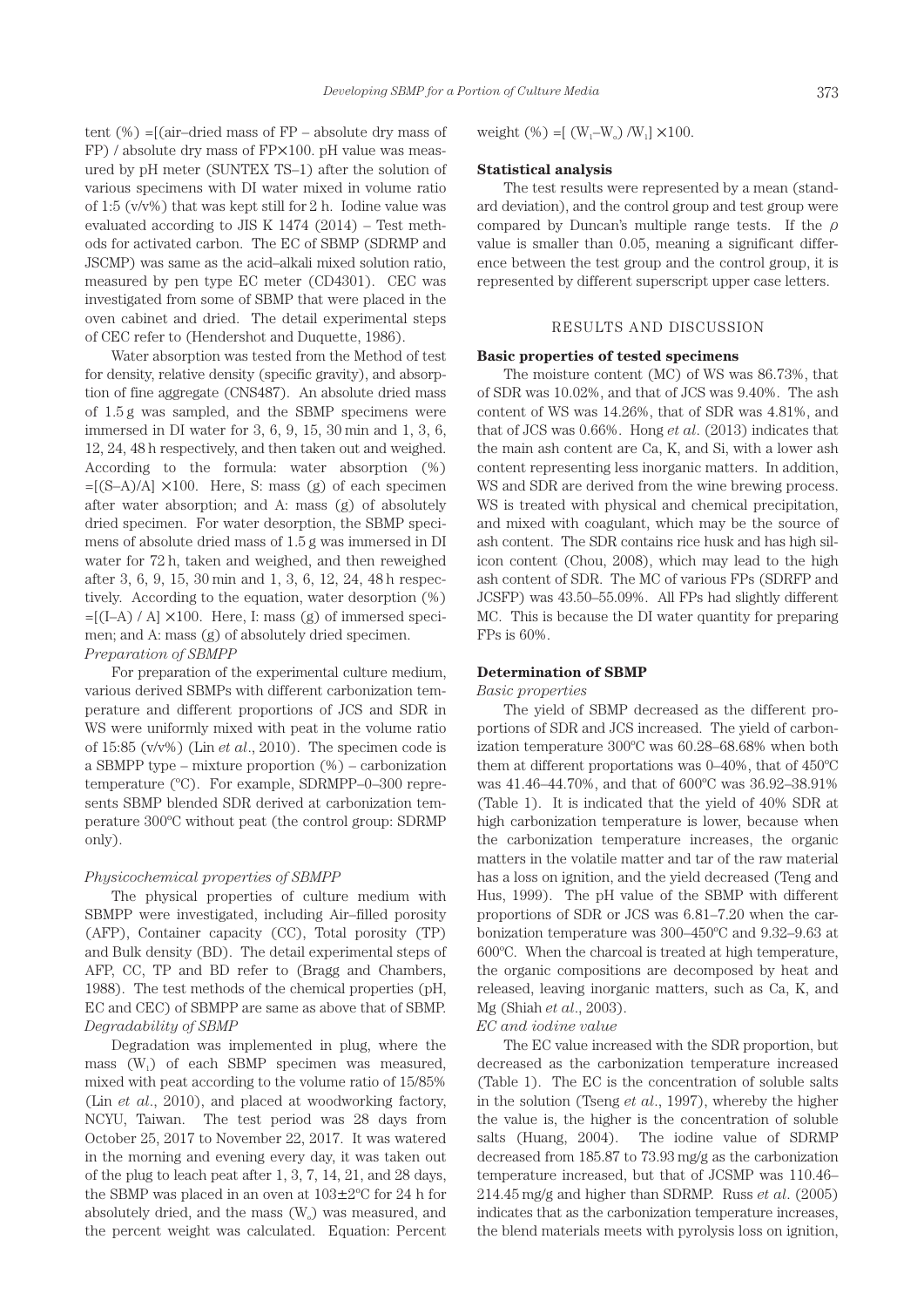| Specimen <sup>1</sup> | Yield $(\%)$              | pH value                    | $EC$ (ds/m)                 | Iodine value $(mg/g)$ |
|-----------------------|---------------------------|-----------------------------|-----------------------------|-----------------------|
| $SBMP-0-300$          | 68.68 $(0.02)^{c_2}$      | $7.06~(0.07)^{Bb3}$         | $0.14(0.00)^{Ab}$           | 166.49(10.10)         |
| SDRMP-20-300          | 66.25 $(0.03)^c$          | 6.81 $(0.04)$ <sup>Aa</sup> | $0.43(0.01)^{c_c}$          | 152.48 (6.65)         |
| SDRMP-40-300          | 60.28 $(0.02)^c$          | $6.85(0.04)$ <sup>Aa</sup>  | $0.32(0.01)^{BCc}$          | 185.87 (4.02)         |
| $SBMP-0-450$          | 44.70 $(0.01)^{B}$        | $6.89(0.06)$ <sup>Aa</sup>  | $0.05(0.00)$ <sup>Aa</sup>  | 113.19(6.30)          |
| SDRMP-20-450          | 42.67 $(0.01)^{B}$        | $7.20~(0.04)^{Bb}$          | $0.09(0.00)^{Ca}$           | 141.91 (5.34)         |
| SDRMP-40-450          | 41.46 $(0.00)^{B}$        | $7.17(0.04)^{Bb}$           | $0.09(0.01)^{c_a}$          | 86.95 (8.77)          |
| $SBMP-0-600$          | 38.91 $(0.01)^{\text{A}}$ | $9.45(0.07)^{AB}$           | $0.14(0.01)^{c}$            | 16.43(5.64)           |
| SDRMP-20-600          | $37.48(0.01)^{A}$         | $9.63(0.05)^{c}$            | $0.21(0.01)^{Db}$           | 89.96 (10.82)         |
| SDRMP-40-600          | $36.92(0.01)^{A}$         | $9.57(0.10)^{BC}$           | $0.10(0.01)$ <sup>ABb</sup> | 73.93 (43.68)         |
| $JCSMP^{6}-20-300$    | 67.26 $(0.02)^{BC}$       | $7.09~(0.04)^{Ba}$          | $0.19(0.00)$ <sup>ABc</sup> | 177.29 (16.21)        |
| JCSMP-40-300          | $62.65(0.03)^{AB}$        | $7.02~(0.03)^{Ba}$          | $0.20(0.00)^{ABC}$          | 206.05 (8.33)         |
| $JCSMP-20-450$        | 43.44 $(0.01)^{B}$        | $7.12 (0.01)^{Ba}$          | $0.07(0.01)^{Ba}$           | 110.46(9.19)          |
| $JCSMP-40-450$        | 42.90 $(0.00)^{B}$        | $7.17(0.03)^{Bb}$           | $0.07(0.00)^{Ba}$           | 144.27 (12.40)        |
| JCSMP-20-600          | $38.58(0.01)^{AB}$        | $9.50(0.05)^{BC}$           | $0.13(0.01)^{BCb}$          | 134.86 (51.32)        |
| $JCSMP-40-600$        | $38.24 (0.00)^{AB}$       | $9.32(0.02)^{Ac}$           | $0.09(0.01)^{Ab}$           | 214.45 (26.94)        |

**Table 1.** Properties of sludge biochar medium pellets with different proportions of blend materials

1) Sludge Biochar Medium Pellets (SBMP) with Sorghum Distillery Residue (SDR) or Japanese Cedar Sawdust (JCS)– different proportion–carbonization temperature

 $^{2)}$  Mean (standard deviation) separation within columns by Duncan's multiple range tests at 5% significant level. Upper cases express the different proportion at the same carbonization temperature

3) Mean (standard deviation) separation within columns by Duncan's multiple range tests at 5% significant level. Lower case express the different carbonization temperature at the same proportion

and the pellet is more consistency. It may result in the decreased in the iodine value of SDRMP. In addition, at a low carbonization temperature, the higher the proportion of SDR was, the higher was the iodine value. This is because SDR generates more pores after pyrolysis. For SDRMP preparing at the carbonization temperature was 450ºC, the iodine value was lower, which might be related to the ignition loss temperature of hemicellulose, cellulose, and lignin of SDR, which is 250–500ºC (Raveendran *et al*., 1996). Therefore, when the carbonization temperature increases from 300 to 450ºC, the hemicellulose, cellulose, and partial lignin of SDR are burned out before the pellet structure turns stable. The pores left such as consistency due to high temperature, and so the measured iodine value is lower than that at 300ºC. JCSMP is free of this phenomenon, likely because the lignin content of JCS is 34.63%, and that of SDR is 21.98% (Jhao, 2017). It is said that JCS and SDR have different contents of lignin, resulting the SDRMP and JCSMP have different porosities and iodine values after pyrolysis. *Water absorption*

The water absorption of SBMP, and SDRMP and JCSMP (with the different proportions of 20–40% SDR and JCS) at different carbonization temperatures was higher than 40% after 1 h, was 68–153% after 24 h, and was 69–191% after 72 h. The water absorption curves increased linearly in 1 h, increased slowly in 12 h, and became a plateau after 48 h (Figure 1). Besides, SDRMP and JCSMP had better water absorption performance than SBMP, where the higher the carbonization temperature was, the higher was the water absorption – namely,

the blend materials of SDR and JCS with different proportions were able to increase the water absorption after carbonization. It is suggested that a higher carbonization temperature can result in higher water absorption in a short period of time, and the carbonization temperature affects the formation of pores, leading to a difference in water absorption curves. Moreover, the blend materials mainly influence the water absorption. According to Table 1, JCSMP had a higher iodine value than SDRMP, and JCSMP had more multiple pores than SDRMP. It is indicated that the SDR and JCS have different losses on ignition at different carbonization temperatures, and the curves in Figure 1 show different results.

#### *Water desorption*

The water desorption is related mainly to the pore characteristics and surface roughness. It is inferred that when the water is adsorbed to the pellet surface, the moisture is to be transpired quickly, so the water desorption is high. When the water is permeated in the pores of pellet, the transpiration is relatively slow. According to the upper left portion of Figure 2, SBMP had a higher water desorption than SDRMP at 300ºC of carbonization temperature, whereby the water desorption of SDRMP– 20–300 and SDRMP–40–300 were about 51 and 50% after 12 h, the water desorption of SDRMP–20–450 and SDRMP–40–450 were 72 and 70% after 12 h (middle left figure), and the water desorption of SDRMP–20–600 and SDRMP–40–600 were 71 and 57% after 12 h (lower left figure). This is because they have more pores (results of the iodine values in Table 1); the moisture is permeated in pores. However, when the carbonization temper-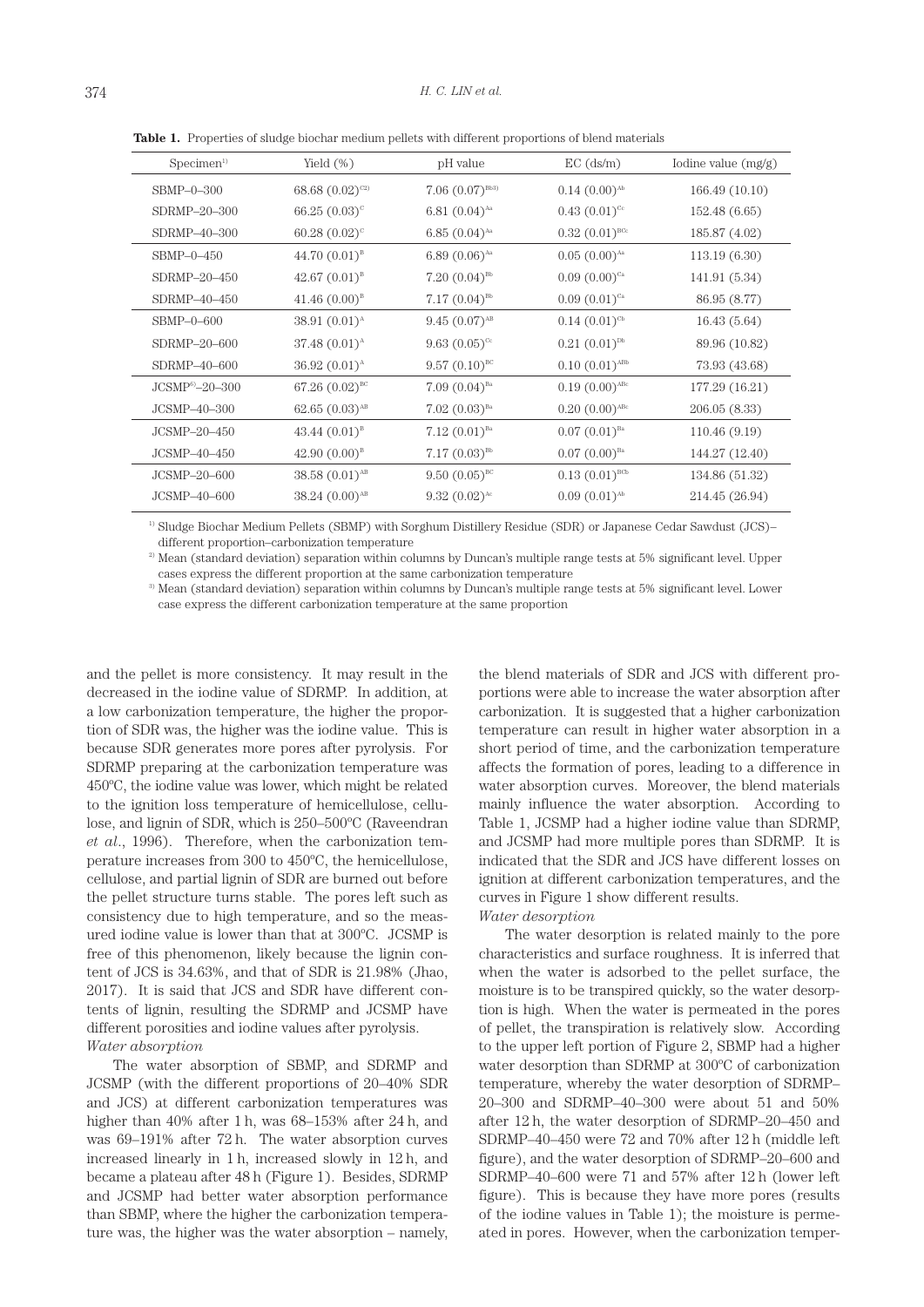

**Fig. 1.** Water absorption of various sludge biochar medium pellets at different carbonization temperatures. Legends:  $\longrightarrow$ : SBMP-0,

 $...$  $...$ : SDRMP–20,  $...$  $...$ : SDRMP–40,  $-\circ$ : JCSMP-20,  $\ldots \wedge \ldots$ : JCSMP-40 Notes: SBMP, SDRMP and JCSMP see Table1<sup>11</sup>,  $-0$ ,  $-20$  and –40: blended different proportions of SDR and JCS

ature was high (600ºC), the water desorption of SDRMP was high, the pores might be consistency, resulting the iodine value was low (Table 1), and the moisture was mostly adsorbed to the pellet surface, and so the water desorption was higher than that at low carbonization temperature. According to the right portion of Figure 2, the water desorption of JCSMP–20–300 and JCSMP–40–300 were about 42 and 35% after 12 h, that of JCSMP–20– 450 and JCSMP–40–450 were 49 and 58%, and that of JCSMP–20–600 and JCSMP–40–600 were 53 and 48%. In comparison to the left portion of Figure 2, JCSMP had a lower water desorption than SDRMP within 48 h, which might because JCSMP had better pore characteristics than SBMP and SDRMP. From the result in the Table 1, JCSMP had a higher iodine value (110.46–214.45 mg/g) than SBMP (16.43–166.49 mg/g) and SDRMP (73.93– 185.87 mg/g).

*CEC value*

The CEC value represents the negatively charged organic matter in medium that can adsorb cations, such as ammonia nitrogen, K, Ca, and Mg cations, meaning that the loss of cations is reduced. Therefore, a high CEC value represents high nutrient preserving capability



**Fig. 2.** Water desorption of various sludge biochar medium pellets at different carbonization temperatures. Legends and Notes see Fig. 1.

(Lemaire, 1995). The CEC value of SBMP–0–450 was 6.84 cmol/kg, that of SDRMP–20–450 was 7.64 cmol/kg, and that of SDRMP–40–450 was 35.24 cmol/kg, resulting significant differences among them. The result of SBMP with JCS (JSCMP–20–450 was 10.55 cmol/kg, and JSCMP–40–450 was 35.21 cmol/kg) was close to the above result, meaning the pellet with a higher proportion of SDR or JCS has a higher CEC value. This may be related to the amount of residual organic matter in the pores of pellet at different carbonization temperatures.

## **Determination of SBMPP**

#### *Physical properties*

The AFP, CC, TP, and BD of SBMPP are shown in Table 2. Peat is the control group, and peat and either SDRMP or JCSMP is mixed at a per volume ratio of 15/85%. The AFP of 12.99–16.01% for SBMPP, SDRMPP, and JCSMPP was higher than 11.48% of peat, and the CC was a little lower than the control group. The TP were 67.45–75.03% and there was closely same as 75.92% of the peat. It is said that the volume ratio and carbonization temperature have a slight effect on the physical properties, meeting the AFT of 10–25% (Chen, 1996), CC of 40–60% (Yang, 2008) and TP of 54–80% (Hsueh, 2000) of an ideal culture medium. The BD of all SBMPs was  $0.12-0.20$  g/cm<sup>3</sup>, and higher than  $0.07$  g/cm<sup>3</sup> of peat.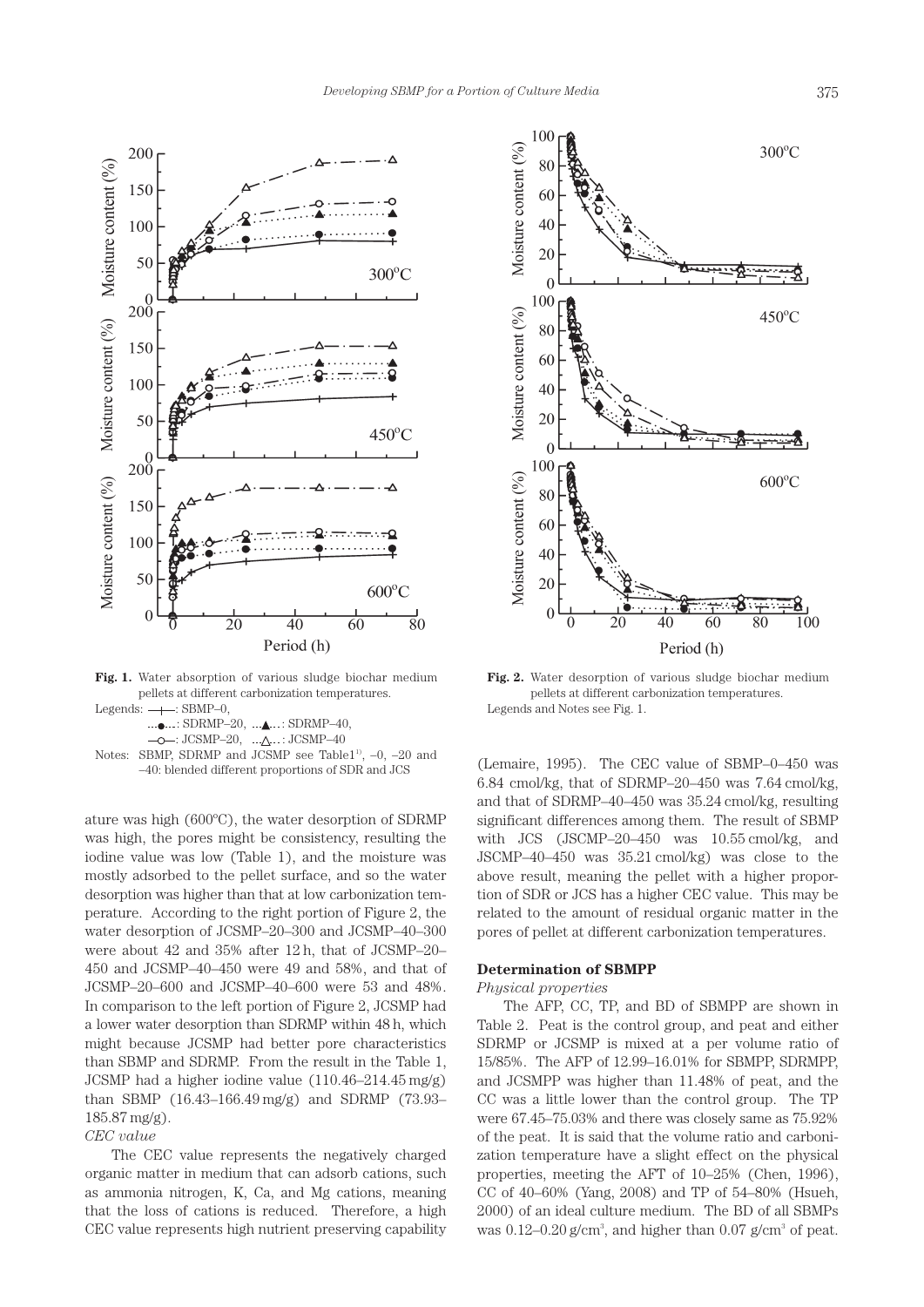| Specimen $1)$    | AFP $(\% )^2$ | CC(%)        | TP(%)        | $BD(g/cm^3)$ |
|------------------|---------------|--------------|--------------|--------------|
| Peat             | 11.48(0.00)   | 64.44 (0.00) | 75.92(0.01)  | 0.07(0.01)   |
| SBMPP-0-300 $3$  | 14.36(0.01)   | 55.90 (0.00) | 70.26(0.01)  | 0.12(0.00)   |
| SDRMPP-20-300    | 15.56(0.01)   | 56.01(0.00)  | 71.58(0.01)  | 0.11(0.00)   |
| SDRMPP-40-300    | 16.01(0.02)   | 59.02 (0.01) | 75.03(0.01)  | 0.10(0.00)   |
| $SBMPP-0-450$    | 14.80(0.01)   | 52.66 (0.03) | 67.45(0.03)  | 0.16(0.00)   |
| SDRMPP-20-450    | 12.99(0.00)   | 56.37 (0.02) | 69.37 (0.02) | 0.15(0.00)   |
| SDRMPP-40-450    | 14.13(0.01)   | 59.13 (0.01) | 73.26(0.01)  | 0.12(0.01)   |
| $SBMPP-0-600$    | 13.39(0.00)   | 56.82 (0.02) | 70.21(0.02)  | 0.14(0.01)   |
| SDRMPP-20-600    | 14.51(0.00)   | 55.91 (0.01) | 70.42(0.02)  | 0.14(0.01)   |
| SDRMPP-40-600    | 15.66(0.00)   | 53.14(0.02)  | 68.80 (0.02) | 0.11(0.01)   |
| JCSCPPS3)-20-300 | 14.09(0.01)   | 56.53(0.01)  | 70.62(0.01)  | 0.10(0.00)   |
| $JCSCPPS-40-300$ | 14.00(0.01)   | 59.17(0.01)  | 73.17(0.01)  | 0.11(0.00)   |
| JCSCPPS-20-450   | 14.23(0.01)   | 55.82(0.01)  | 70.06(0.01)  | 0.12(0.02)   |
| JCSCPPS-40-450   | 14.08(0.00)   | 60.20(0.02)  | 74.28(0.02)  | 0.10(0.00)   |
| JCSCPPS-20-600   | 13.78(0.00)   | 59.89(0.02)  | 73.66(0.01)  | 0.11(0.01)   |
| JCSCPPS-40-600   | 14.14(0.00)   | 58.06(0.04)  | 72.20(0.04)  | 0.12(0.03)   |

**Table 2.** Physical properties of sludge biochar medium pellets with peat

 $^{\scriptscriptstyle\rm I)}$  Each specimen was 15 % of pellet  $+$  85 % of Peat at v/v%

<sup>2)</sup> Physical properties, including AFP: Air–filled porosity; CC: Container capacity; TP: Total porosity; BD: Bulk density <sup>3)</sup> See Table 1<sup>1</sup><sup>)</sup>, for example, SDRMPP–0–300 represents SBMP blended SDR prepared at carbonization temperature 300ºC without peat (the control group: SDRMP only)

| with peat        |                             |                             |
|------------------|-----------------------------|-----------------------------|
| Specimen $1)$    | pH value                    | $EC$ (ds/m)                 |
| Peat             | $5.51(0.05)^{Aa2}$          | $0.15(0.08)^{a}$            |
| SBMPP-0-300 $3$  | $6.05(0.02)$ <sup>Aa</sup>  | $0.44(0.01)$ <sup>ABc</sup> |
| SDRMPP-20-300    | $6.12(0.03)$ <sup>ABa</sup> | $0.51(0.03)^{Bc}$           |
| SDRMPP-40-300    | $6.26(0.17)$ <sup>ABa</sup> | $0.49(0.10)^{Bb}$           |
| $SBMPP-0-450$    | $6.25(0.01)^{Ab}$           | $0.23(0.01)^{Bb}$           |
| SDRMPP-20-450    | $6.10(0.02)^{Ba}$           | $0.35(0.01)^{Db}$           |
| SDRMPP-40-450    | $6.40(0.04)$ <sup>Bab</sup> | $0.20(0.00)$ <sup>Aa</sup>  |
| $SBMPP-0-600$    | $6.34(0.03)^{Ab}$           | $0.18(0.01)$ <sup>Aa</sup>  |
| SDRMPP-20-600    | $6.53(0.03)^{Bc}$           | $0.20(0.01)$ <sup>Aa</sup>  |
| SDRMPP-40-600    | $6.53(0.01)^{Bb}$           | $0.18(0.01)^{Aa}$           |
| JCSCPPS-20-300   | $6.34(0.01)^{Bb}$           | $0.36(0.02)^{Ac}$           |
| JCSCPPS-40-300   | $6.31(0.13)^{Ba}$           | $0.34(0.01)^{Ac}$           |
| JCSCPPS-20-450   | $6.18(0.01)^{Ba}$           | $0.28(0.01)^{c_b}$          |
| JCSCPPS-40-450   | $6.36(0.03)^{Ba}$           | $0.19(0.01)$ <sup>Aa</sup>  |
| JCSCPPS-20-600   | $6.44(0.04)^{Bc}$           | $0.21(0.01)^{Aa}$           |
| $JCSCPPS-40-600$ | $6.51(0.03)^{Ba}$           | $0.17(0.00)$ <sup>Aa</sup>  |
|                  |                             |                             |

|           | <b>Table 3.</b> Chemical properties of sludge biochar medium pellets |  |  |  |
|-----------|----------------------------------------------------------------------|--|--|--|
| with peat |                                                                      |  |  |  |

 $^{\scriptscriptstyle\rm (1)}$  See Table 2  $^{\scriptscriptstyle\rm (1)}$ 

 $^{\mathrm{2)}}$  See Table 1  $^{\mathrm{2)}}$   $^{\mathrm{3)}}$  See Table 2  $^{\mathrm{3)}}$ 



Fig. 3. Degradablity of various sludge biochar medium pellets with peat.

Legends:  $\overrightarrow{+}$ : SBMPP-0,  $\cdots$  $\bullet$   $\cdots$ : SDRMPP-20,  $\cdots$  $\bullet$   $\cdots$ : SDRMPP-40,

 $\label{eq:2} -\text{O}-\text{: JCSMPP-20},\ \cdots \Delta \cdots \text{: JCSMPP-40}$ Notes: Legends see Table 2<sup>3)</sup>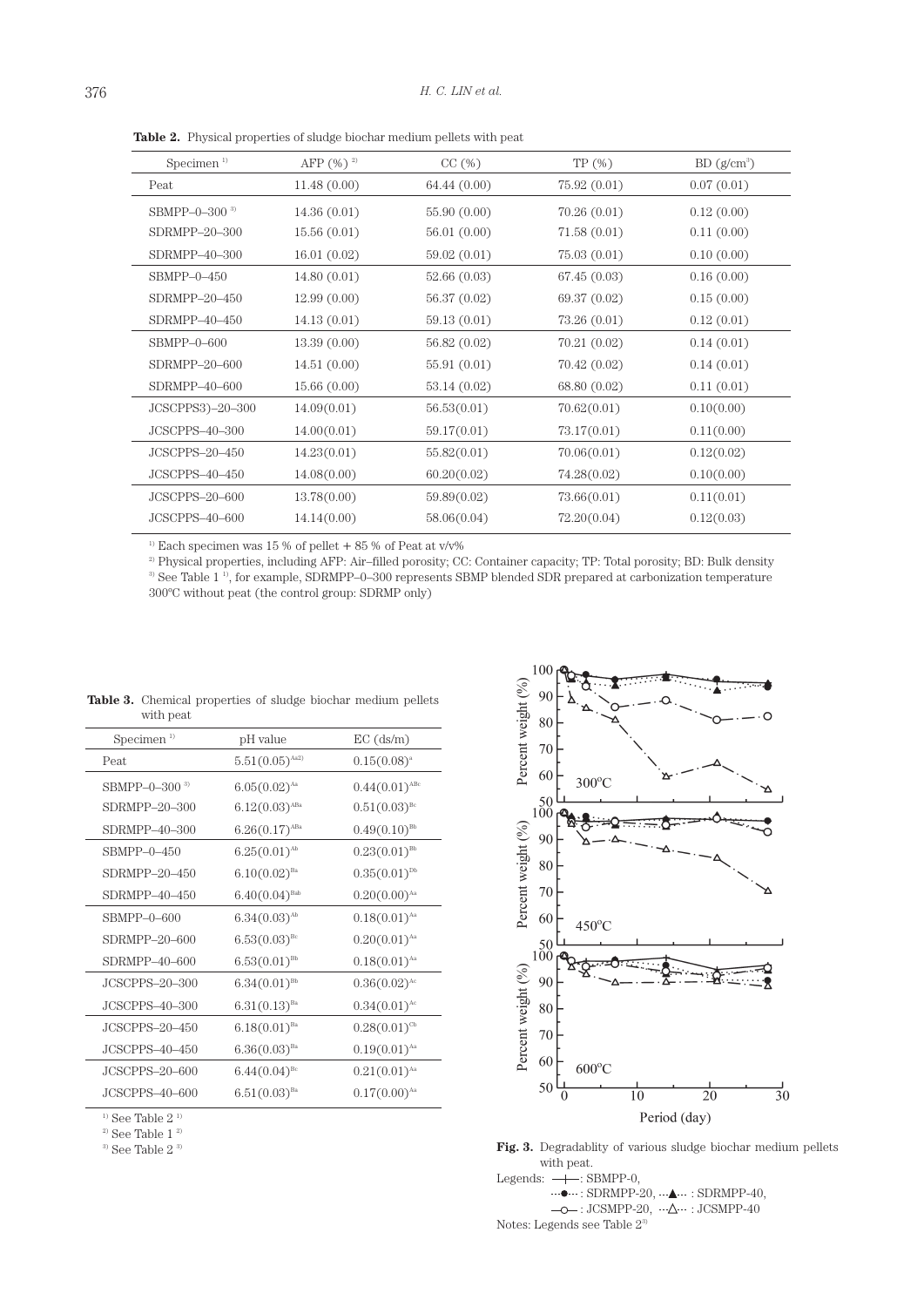This is because the SBMPs have a higher pellet density than peat. In the same volume, the mixed SBMP can increase the BD of a culture medium, so as to further approximate  $0.30-0.75$  g/cm<sup>3</sup> of a lightweight medium (Chen, 1996).

#### *Chemical properties*

Joseph *et al*. (2010) indicates that the pH of a suitable soil environment for the growth of plants is 6.5–7.5. Table 3 showed that the pH of peat 5.51; when SDRMP and JCSMP were mixed with peat, the pH value increased to 6.05–6.53, and slightly approximating the suitable growing environment for plants. According to Table 1, the pH value of SDRMP and JCSMP was 6.81–9.63, and the pH value increased with the carbonization temperature, meaning the mixing of them could increase the pH value of culture medium, further approximating the suitable soil environment for plant growth. The EC value of a general plug culture medium has better be lower than 1.00 ds/m (Koranski, 1993). If the EC value is too high, then the concentration of soluble salts is very high, the osmotic pressure is high, and it is difficult for the plant to absorb moisture and nutrient (Delfine, 2001). The EC value of peat was 0.15 ds/m, and that of SDRMPP and JCSMPP was lower than 1.00 ds/m (Table 3), meeting the range of an ideal culture medium and meaning that the EC value of the culture medium might be increased under the effect of the EC value of various SBMPs.

# *Degradability*

During degradation of SBMP, the average temperature was about 24ºC, and the average relative humidity was about 78%. As shown in the right portion of Figure 3, the maximum percent weight of SDRMP was about 10%, and there was no obvious change. This is because the carbonization results in densification; the compressive strength is increased (Yuan *et al*., 2015). From the JCSMP degradation result, on Day 7 of the JCSMP–20– 300 and JCSMP–40–300 degradation test, the percent weight decreased 14.12 and 18.98%, and higher than 3.41% of SBMP–0–300. It was decreased 45.4% on Day 28 of degradation, which might because JCSMP–40–300 was mixed with a high content of JCS, more pores and JCS were left after carbonization, the SBMP disintegrated after a period of degradation, and the percent weight was increased significantly. On Day 14 of degradation of JCSMP–40–450, the percent weight decreased about 10.09%, and higher than 3.02% of SBMP–0–450 and 3.41% of JCSMP–20–450. On Day 28, the percent weight of JCSMP–40–450 decreased 29.68 %, and that of SBMP–0–450 and JCSMP–20–450 decreased 4.83 and 7.28%, respectively. This is related to different proportions of JCS and the pyrolysis degree of compositions. According to the same figure, on Day 28 of degradation of JCSMP–40–600, the percent weight decreased about 11.57%, or obviously lower than that of JCSMP–40–300 and JCSMP–40–450. It may because when the carbonization temperature is 600ºC (Raveendran *et al*., 1996), the lignin of JCS is burnt completely, relating to the porosity of JCSMP.

#### CONCLUSION

In this study, different proportions of SDR and JCS were blended in WS to develop SBMP at different carbonization temperature. The pH, EC and CEC value of the properties presented insignificant difference to various SBMP, and the pH of SBMP increased with carbonization temperature. The higher the different proportion was, the higher was the CEC value. SBMP had higher water absorption for higher carbonization temperature and proportions. Moreover, the water desorption decreased as the carbonization temperature increased, which was related to the pore size of SBMP due to carbonization temperature and was different from the proportions and type of blend material, matching the result that JCSMP had a higher iodine value than SDRMP. SBMP and peat had the same trend of AFP, CC and TP of physical properties, but there was no difference to the carbonization temperature and the different proportions of SDR and JCS. The chemical properties of pH and EC value were significantly different from the peat (the control group). After one month's degradation, the percent weight of SDRMP was lower than that of JCSMP, and it increased with carbonization temperature. It is suggested that blending SDR and JCS in WS to develop various SBMPs preparing at different carbonization temperature offers great potential for the portion of agricultural culture media.

#### ACKNOWLEDGEMENTS

The authors are grateful to the K Liquor Inc. Taiwan, for providing the experimental materials. We offer our sincere appreciation to the Ministry of Science and Technology, Taiwan through Grant No. 106–2813–C– 415–001–E for financial support.

#### AUTHOR CONTRIBUTION

The students, J. H. Yeh, K. Y. Tsai, J. Y. Lian, M. H. Chen and W. C. Huang, performed the experiments, analyzed the data and the statistical analysis. Noboru FUJIMOTO participated in the design of the study and supervised the works. Han Chien LIN designed this study and wrote the paper. The authors assisted in editing of the manuscript and approved the final version.

#### REFERENCES

- Agricultural statistics 2014 Council of Agriculture, Executive Yuan, Taiwan, ROC
- Bragg, N. C. and B. J. Chambers 1987 Interpretation and advisory applications of compost air–filled porosity (AFP) measurements. *In Symposium on Horticultural Substrates and their Analysis*, **221**: 35–44
- Chang, M. H. 2004 *Study on using sludge granulation in reservoir to prepare filter media*. National Central University, Master thesis. pp. 11–35
- Chen, S. L. 1996 *Studies in spent winter mushroom compost as a media for culturing seedlings*. National Chung Hsing University, Master thesis. pp. 3, 5
- Chen, R. C. 2011 *Assessment of sludge reduction and recycling*